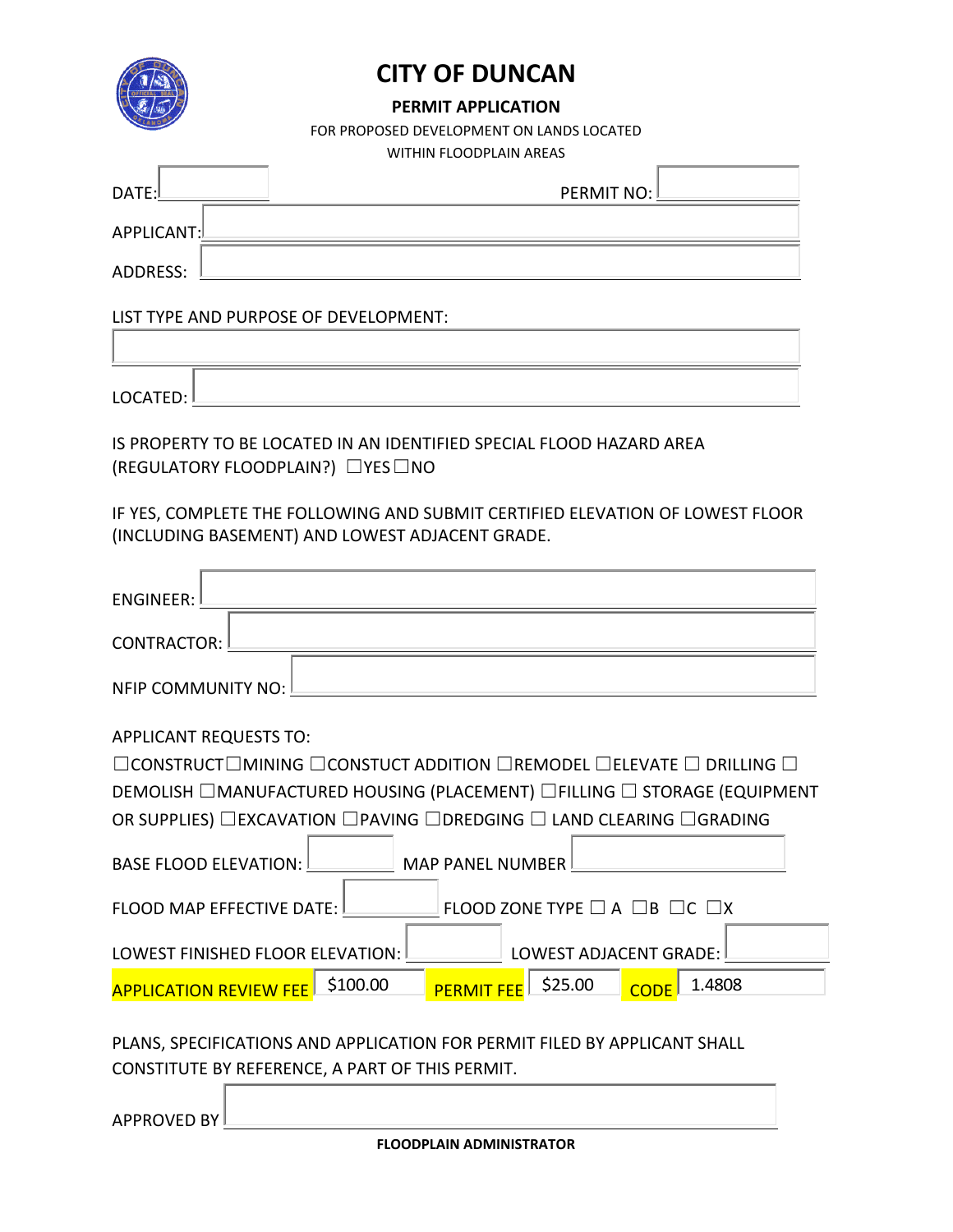

#### **CITY OF DUNCAN**

**INSTRUCTIONS FOR PERMIT APPLICATION**

FOR PROPOSED DEVELOPMENT ON LANDS LOCATED WITHIN FLOODPLAIN ARFAS

**TO COMPLY WITH FLOODPLAIN MANAGEMENT REGULATIONS AND TO MINIMIZE POTENTIAL FLOOD DAMAGE, IF YOU ARE BUILDING WITHIN AN IDENTIFIED FLOOD HAZARD AREA, YOU MUST AGREE TO CONSTRUCT YOUR PROPOSED DEVELOPMENT IN ACCORDANCE WITH THE FOLLOWING SPECIAL PROVISIONS: (Ref. City Ordinance 12-601 et.seq.)**

#### *SPECIAL FLOODPLAIN PROVISIONS:*

- 1. For RESIDENTIAL Structures, the lowest floor (including basement) must be elevated at least one foot (1') above the base flood elevation (100-year flood elevation). A registered professional engineer, architect, or land surveyor shall submit elevation certification to the Floodplain Administrator that the standard of this subsection is satisfied. See provisions for manufactured homes in Section 12-619 of City Code.
- 2. For NON-RESIDENTIAL Structures, the lowest floor (including basement) elevated at least one foot (1') above the base flood elevation or together with attendant utility and sanitary facilities, be designed so that below the base flood level the structure is watertight with walls substantially impermeable to the passage of water and with structural components having the capability of resisting hydrostatic and hydrodynamic loads and effects of buoyancy.
- 3. For ALL STRUCTURES, the foundation and the materials used must be constructed to withstand the pressures, velocities, impact and uplift forces associated with the 100-year flood. A registered professional engineer or architect shall develop and/or review structural design, specifications, and plans for the construction, and shall certify that the design and methods of construction are in accordance with accepted standards of practice as outlined in Section 12-620 of City Code
- 4. All utility supply lines, outlets, switches, and equipment must be installed and elevated so as to minimize damage from potential flooding. Water and sewer connections must have automatic back flow devise installed.
- 5. You must submit certification from a REGISTERED ENGINEER, ARCHITECT OR LAND SURVEYOR, that the floor elevation and/or flood-proofing requirements have been met. Failure to provide the required certification is a violation of this permit.
- 6. Related ordinances: Section 12-290, "F-1 Floodplain District"

#### **AUTHORIZATION**

**I have read or had explained to me and understand the above special provisions for floodplain development. Authorization is hereby granted the City of Duncan and its agents or designees, singularly or jointly, to enter upon the property described on the application during daylight hours for the purpose of making inspections or for any reason consistent with the City's floodplain management regulation. I further verify that the information provided by me on the application is true and accurate to the best of my knowledge and belief.**

**Signature of Applicant Date of Applicant Date of Applicant Date of Applicant Date of Applicant Date of Applicant**